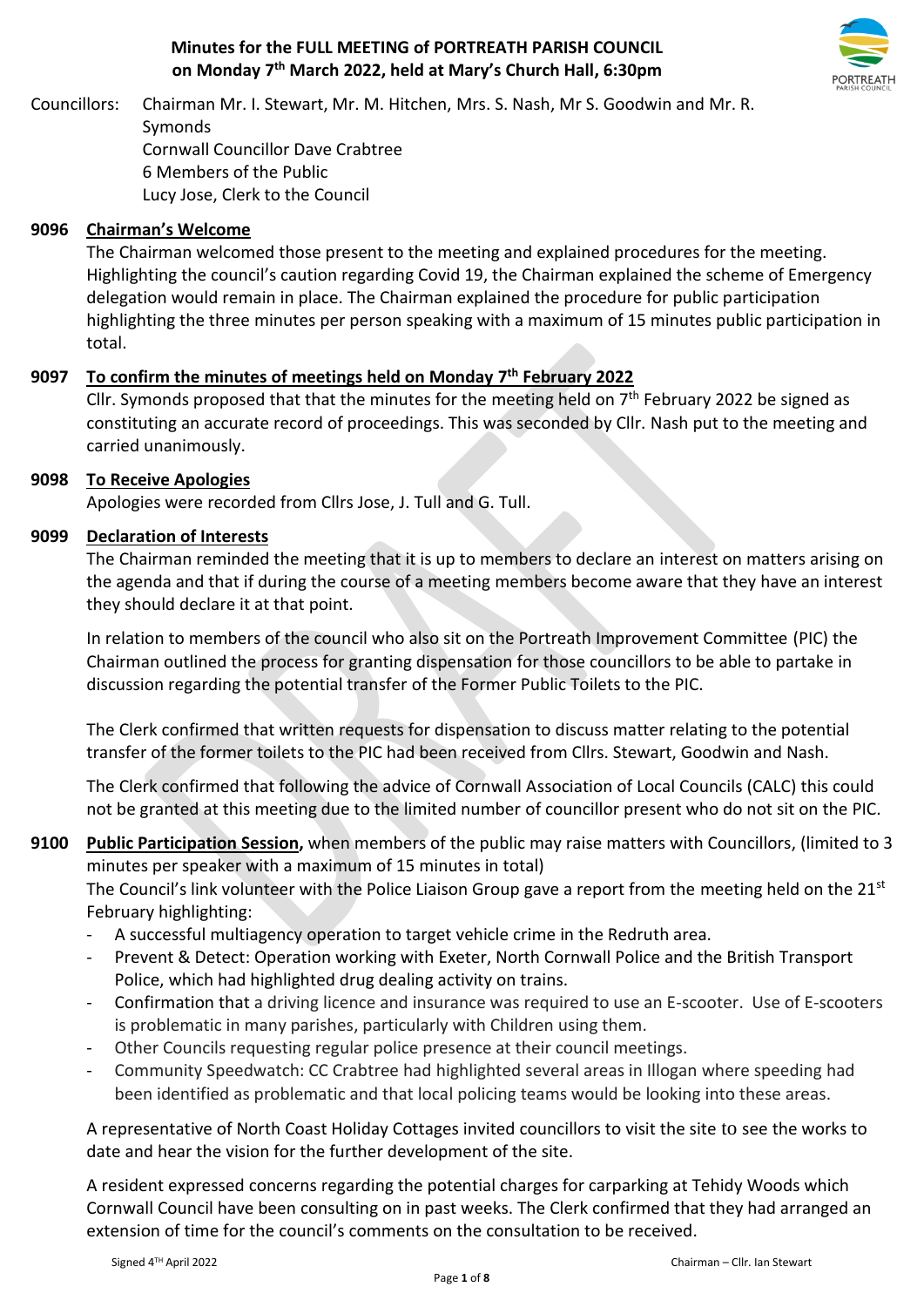# **9101 To receive the report of Cornwall Councillor Dave Crabtree,** authorise any actions and



CC Crabtree addressed the meeting listing works within the parish this month:

- *Heavy traffic passing the residential properties at Martin Mews, Feadon Lane.* The meeting discussed previous arrangements for the construction traffic at Gwel an Mor using only the new entrance for access to Gwel an Mor and CC Crabtree agreed to Contact the General Manager at the site to discuss.
- *Tregea Hill.* CC Crabtree confirmed that the draft proposals for the project were still outstanding and commented that they should be published by the end of this month.
- *Beach Clean.* CC Crabtree informed the meeting there would be the Camborne Conservative Association Beach Clean taking place on the 12th March 10am-12noon.
- **Sand Build Up.** CC Crabtree confirmed that George Eustice was meeting with the Environment Agency to discuss the removal of the sand which has built upon the beach against the promenade and Former Coal Yard Wall.
- **Speedwatch.** CC Crabtree informed the meeting that the forms for joining were now available and with the coordinator for Portreath.
- *Traffic Speed Monitoring.* CC Crabtree summarised speed data collections form several locations in Illogan*.* CC Crabtree offered to assist with speed data collections in Portreath Parish. Councillors asked CC Crabtree to arrange vehicle data collections for Bridge Moor.
- *The search for a location for a parish office.* CC Crabtree confirmed he had been chasing Mark Broomhead to come up with a potential location.
- Potential Charging for parking at Tehidy woods. CC Crabtree informed the meeting that he strongly objects to the prosed parking charges at Tehidy Woods and that he had responded to the consultation with his strong objection. CC Crabtree confirmed that the consultation had been carried out without the prior knowledge of Cornwall Councillors, and commented that it had not been carried out to LGA guidelines.

The meeting noted that the full plans had not been shared with the community including the provision of play areas, resurfacing of car parks, renovation and repurposing of buildings within the woods and Traffic Regulation Orders being considered to mitigate the effects of people trying to avoid parking charges by using the local road network.

The meeting noted that 88.8% of visitor to Tehidy Woods are local residents and that logistics of charging had not fully been investigated, including how parking meters would be powered and the lack of mobile telephone signal to pay for parking through apps or by the telephone. CC Crabtree informed the meeting that he had requested that enquiries were made into the initial transfer of the woods to Cornwall Council to establish if free use for local people was a condition of the land transfer.

### **9102 To formulate a response to the consultation 2020 Off Street Parking Places Amendment Order, in relation to the proposals to commence charging for car parking at Tehidy Woods and Gwithian Towans,** authorise any actions and consider any associated expenditure

The clerk outlined several letters received from parishioners strongly objecting to the potential parking charges for Tehidy Woods. Speaking strongly in objection to the proposals, residents present at the meeting expressed their concern at the proposed parking charges at Tehidy Woods.

Councillors concurred that the charges were unacceptable and unanimously **RESLOVED** to strongly object to the proposals suggested in the consultation 2020 Off Street Parking Places Amendment Order, in relation to the proposals to commence charging for car parking at Tehidy Woods and Gwithian Towans.

## **9103 Planning**

**(a) To give consideration as consultees to:**

None - Portreath Parish Council has not been consulted on any planning applications during the month of February

### **(b) To give consideration as consultees to any planning applications received since the preparation of this agenda** None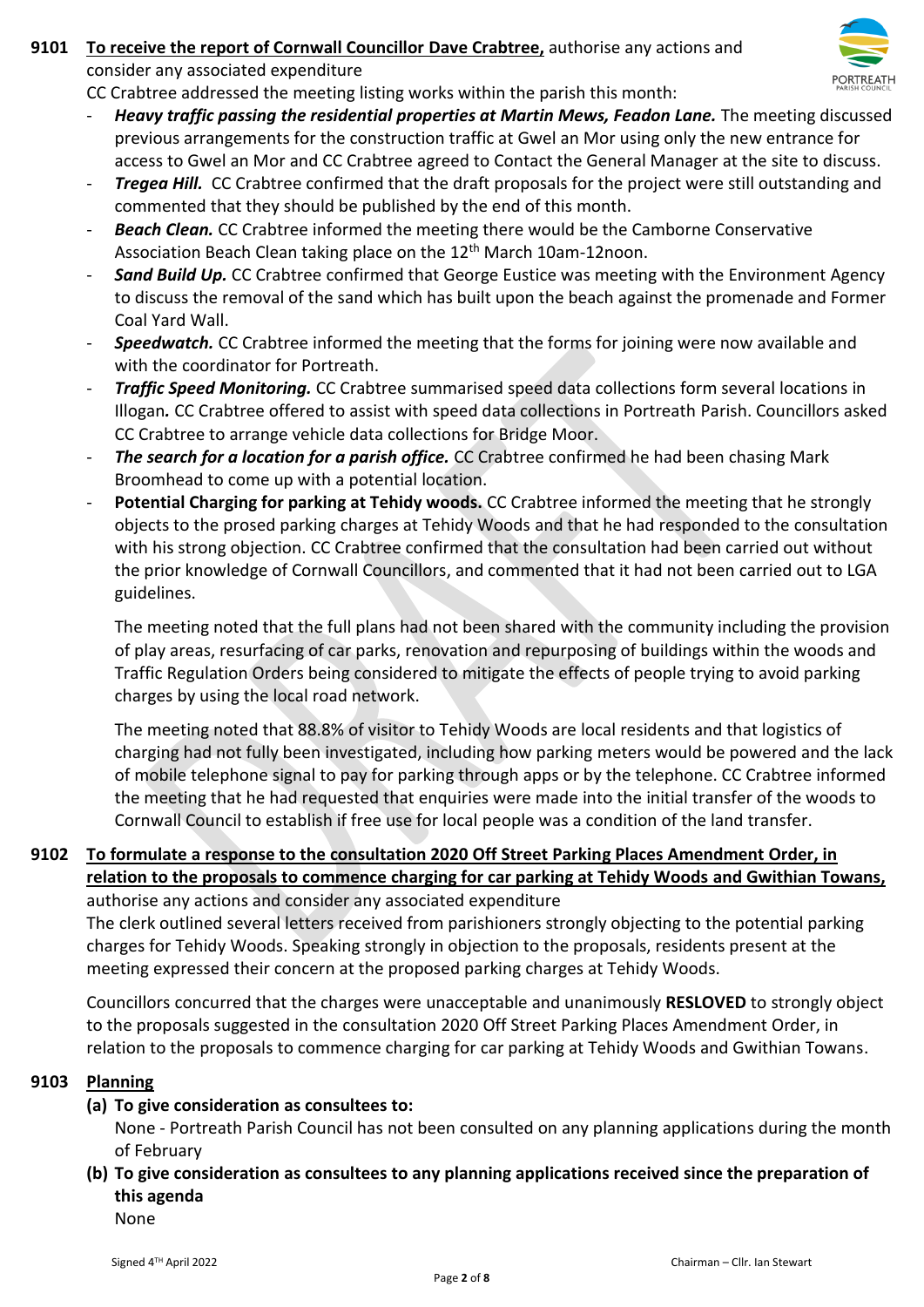**(c) To give consideration to any planning applications referred to the council under the 5 day notice protocol**  None



- **(d) To note any planning appeals** None
- **(e) To receive the report of planning decisions and correspondence** and authorise any actions The meeting noted that planning applications PA21/10856, PA21/04942, PA21/04998, PA21/10929 and PA21/12690 had been approved during the month of February 2022.

The Clerk confirmed that she had contacted the Environment Agency and asked for support with wording a response to planning applications that may have a negative impact of the flood risk to the Portreath Stream. The Clerk confirmed that Illogan Parish Council had also resolved to support this council by alerting them to planning applications that may have an impact on the Portreath Stream and objecting to applications that do not mitigate the flood risk to the Portreath Stream. The Clerk commented that Illogan Parish Council would also be writing to the environment agency. The Clerk confirmed that the planning department at Cornwall Council had been less helpful with the matter and placed responsibility on the council to look at the weekly planning reports to identify such planning applications. Cllr. Hitchen agreed to study the weekly planning reports to identify application that may have an impact the Portreath Stream.

**9104 To receive the following reports,** authorise any action and consider associated expenditure

# **(a) Finance**

**i) To receive report on the balance of the bank account** 

The Clerk reported that on the 28<sup>th</sup> February 2022 balance of the current account stood at £26923.40 and the balance of the Savings Account stood at £30,221.99. The Bank statements were signed by Cllr. Symonds, Vice-Chairman of the Finance & Staffing Committee.

- **ii) To approve the bank reconciliation for the month of February 2022**  The Clerk presented the Bank reconciliation for the month of February 2022 to the meeting. This was approved by councillors and signed by Cllr. Symonds.
- **iii) To receive the Payment Schedule for the period 1 st February 2022 – 28th February 2022 and authorise payment of invoices received and payments scheduled for 1 st March 2022 – 31st March 2022**

Out lining the payment schedule the clerk detailed payments made totalling £2420.73 for the period  $1^{st}$  February 2022 – 28<sup>th</sup> February and payments totalling £5910.00 due for payments in the period  $1^{st}$  February – 28<sup>th</sup> February 2022.

The Chairman proposed that the clerk line up payments as listed in the schedule. This was seconded by Cllr. Goodwin, put to the meeting and carried unanimously.

**iv) To note any income received** None

# **(b) Finance and Staffing Committee Report**

**i) General Report** 

The Chairman of the Finance and Staffing Committee confirmed that there would be a meeting of the committee on the 21<sup>st</sup> March at 6:30pm.

# **(c) Clerks Report**

## **i) General report**

- Voting at meetings The Clerk requested that Councillors clearly raise their hands when voting on proposals so that everyone present in the room can see their vote. The Clerk confirmed that they only routinely record the number of votes for, against and any abstentions. Councillors' names are not usually recorded unless requested at the time of the vote.
- *Training* The Clerk reported positive feedback from the recent Breakthrough training. The Clerk reported that the feedback included that the council considers the possibility of live streaming meetings on the internet. The Clerk requested that councillor study the practices of councils, with the view on live streaming this councils' meetings in the future.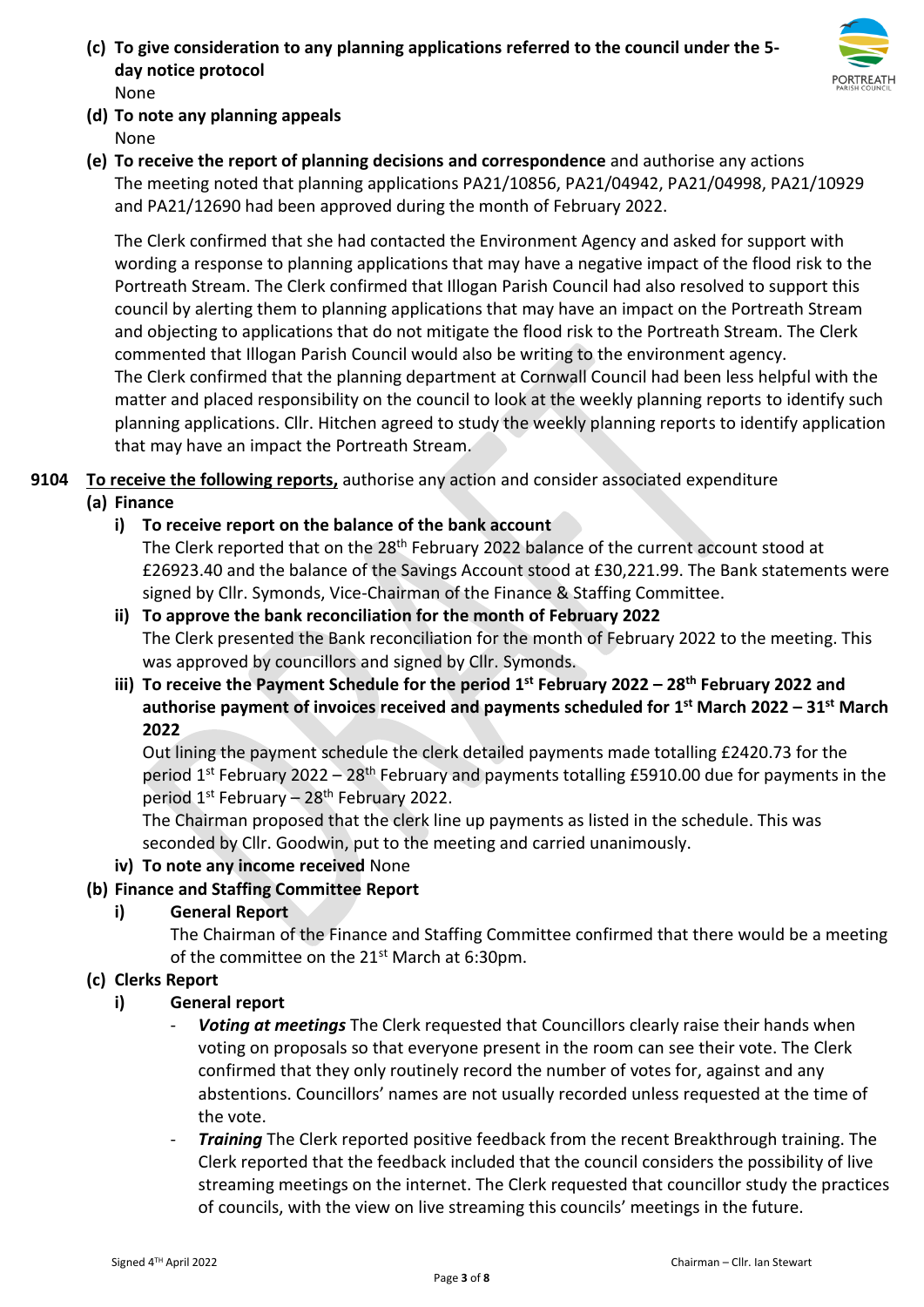The Clerk asked councillors to look at the training schedule that had recently been circulated and for councillor to make contact with her if they would like booking onto any of the training sessions.



- **MVRG (Mining Villages Regeneration Group)** The Chairman updated Councillors stating that this council had hosted the recent MVRG meeting in February. The Chairman commented that the network was useful and that many of the villages had similar reoccurring issues as this this council and referred to the Rural Status Report which had previously been circulated.

The Chairman commented that a visit to Portreath School was planned for later in the week to promote the trip to the EXPO. The Chairman reminded Councillors that this council was funding the transport for the school trip.

**Clerks Hours and 2021 NALC pay award** The Clerk highlighted the hours they would have worked by the end of March and the outstanding holiday. The Clerk confirmed that they would work with the Finance and Staffing Committee to come to an agreement on carrying over holiday to 2022/23 and payment for hours owed.

The Clerk informed the meeting that the 2021 pay award had finally been settled by NALC and that this would be formally noted at the Finance and Staffing Committee and implemented by the payroll contractor.

- **Charlotte Caldwell** The Clerk confirmed that Charlotte Caldwell the Community Link Officer for Camborne, Pool, Illogan, Redruth and the mining villages was leaving her job at the end of March. The Clerk commented that this was a great loss to both Cornwall Council and the CPIR network and that Charlotte would be Sorley missed. The Clerk confirmed that they would sign her leaving card on behalf of the council. The Clerk informed the meeting that that the role would be taken over by Vanessa Luckwell, who would be present at the next CPIR meeting.
- **Code of Conduct** Referring to the Code of Conduct the Clerk drew councillors' attention to the Nolan Principals, on which the code is based. The Clerk reminded councillors what to do if they feel a councillor is not abiding by the code of conduct.

## **ii) Platinum Jubilee**

The Chairman reminded the meeting that the council had committed to purchasing the jubilee beacon. The Clerk reported slow progress as they have been unable to meeting with the Jubilee coordinator to date, however they would be meeting with the co-ordinator and the Chairman tomorrow where it is hoped that all arrangements can be confirmed.

**iii) To consider the purchase of commemorative Platinum Jubilee gifts for the children of the parish up to the value of £300,** authorise any action and consider associated expenditure The Clerk suggested that the Parish Council gift the children of the parish a commemorative gift. The Clerk made the suggestion of a jubilee mix of seed for all the primary and preschool children in the parish. The Clerk suggested additional packets were ordered to give to various parish organisations and residents.

The Chairman proposed that the council purchase of commemorative Platinum Jubilee gifts for the children, organisations and residents of the parish up to the value of £300. This was seconded by Cllr. Nash put to the meeting and carried unanimously.

# **iv) Report from the Gwel an Mor communications meeting**

The Chairman summarised the visit to Gwel an Mor, explain that due to Covid 19 communications with the new owners of Gwel an Mor had not really been established and the point of the meeting was to rebuild the good communications, as had been in place with the previous owners.

The Chairman highlighted the ambitious plans of the owners. Cllr. Hitchen commented on the lack of support for local businesses with the building of the lodges having been transferred to national companies bringing in materials and trades people from out of the county.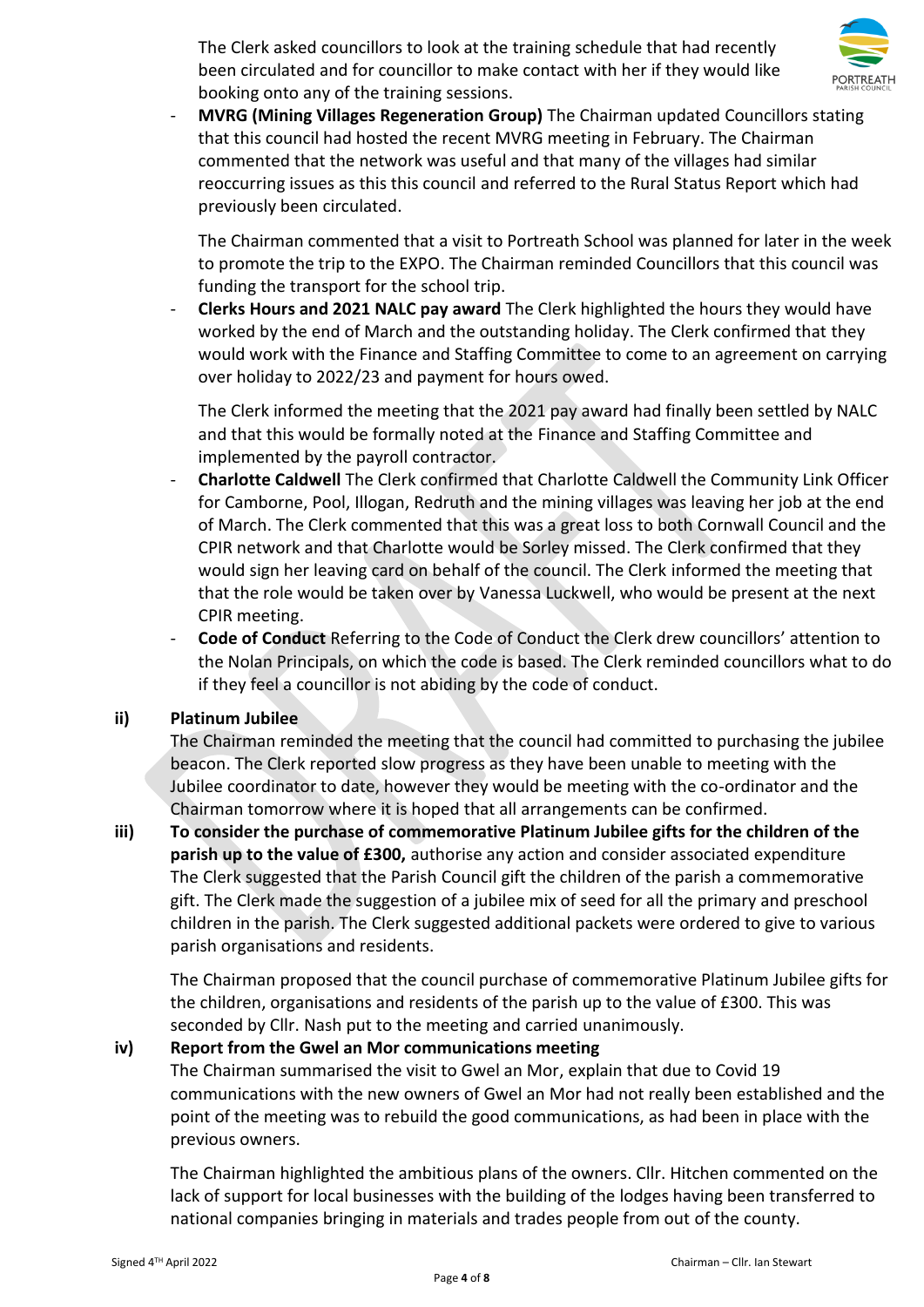The Chairman commented that the current capacity of park once all current works are complete would be 700, people, but the vision was to build further accommodation for up to 1700 guests. The meeting noted that the electorate of the parish was far less than this figure and the total residents in the parish was not as many as 1700.

The Chairman explained that that the vison was to feed guests out to the local community for a Cornish experience and that the business was not modelled on places like 'Centerparcs'.

The Chairman explained that to date no planning applications had been received for the expansion of the park, but thought it likely that there would be planning submitted within the coming months. Councillors queried how the current infrastructure would cope with as many guests as the vision implied commenting that the sewerage system in Portreath was not adequate for that many more properties. The Chairman commented that a representative Love Portreath CAN had been present at the meeting and highlighted a number of areas of concern with the vison. The meeting noted that it was likely that the golf course would be one of the areas that the owners would look to develop.

The Chairman concluded stating that it was good that lines of communication has been reopened, and that the council will be formally consulted as and when any planning application are brought before Cornwall Council Planning Department. The Clerk agreed to circulate future agenda to the management team.

# **9105 To consider the Local Maintenance Partnership (LMP) offer of £290.26 from Cornwall Council for the trimming of the public rights of way within the parish,** authorise any action and consider associated expenditure

The Clerk explained the LMP offer from Cornwall Council. Councillors considered the offer and the work involved with taking on this work.

Councillors unanimously resolved to decline the Local Maintenance Partnership offer of £290.26 from Cornwall Council for the trimming of the public rights of way within the parish.

# **9106 Update on projects for the year 21/22,** authorise any action and consider associated expenditure

# **a) Former Public Toilets**

# **i) General update**

The meeting notes that the building was deteriorating due to lack of maintenance.

- **ii) Update on the feasibility study for the passing of the former toilet building the Portreath Improvements Committee (PIC), for use as a joint community venture, including office space of the Parish Council,** authorise any action and consider associated expenditure
	- General Update

The Chairman summarised the project to date, explain that following the last meeting a draft Heads of Term document had been produced and passed to the PIC along with the documentation from the original transfer to the council and a list of areas that the PIC would need to consider prior to the transfer.

The Chairman highlighted the overage clause in the original transfer documents and confirmed that he was in contact with Cornwall Council to see if this could be waived, however it was felt that it would not be likely that they would waive this on both the former toilets and the WAAF site.

• Heads of Terms Update As above, the Chairman confirmed that the draft HOT document had been forwarded to the PIC.

# **b) Public Toilets**

The Chairman outlined some minor repairs and the replacement of broken locks, and confirmed that routine maintenance was scheduled to install skirtings to each cubicle for ease of cleaning and to keep the cubicles looking tidy.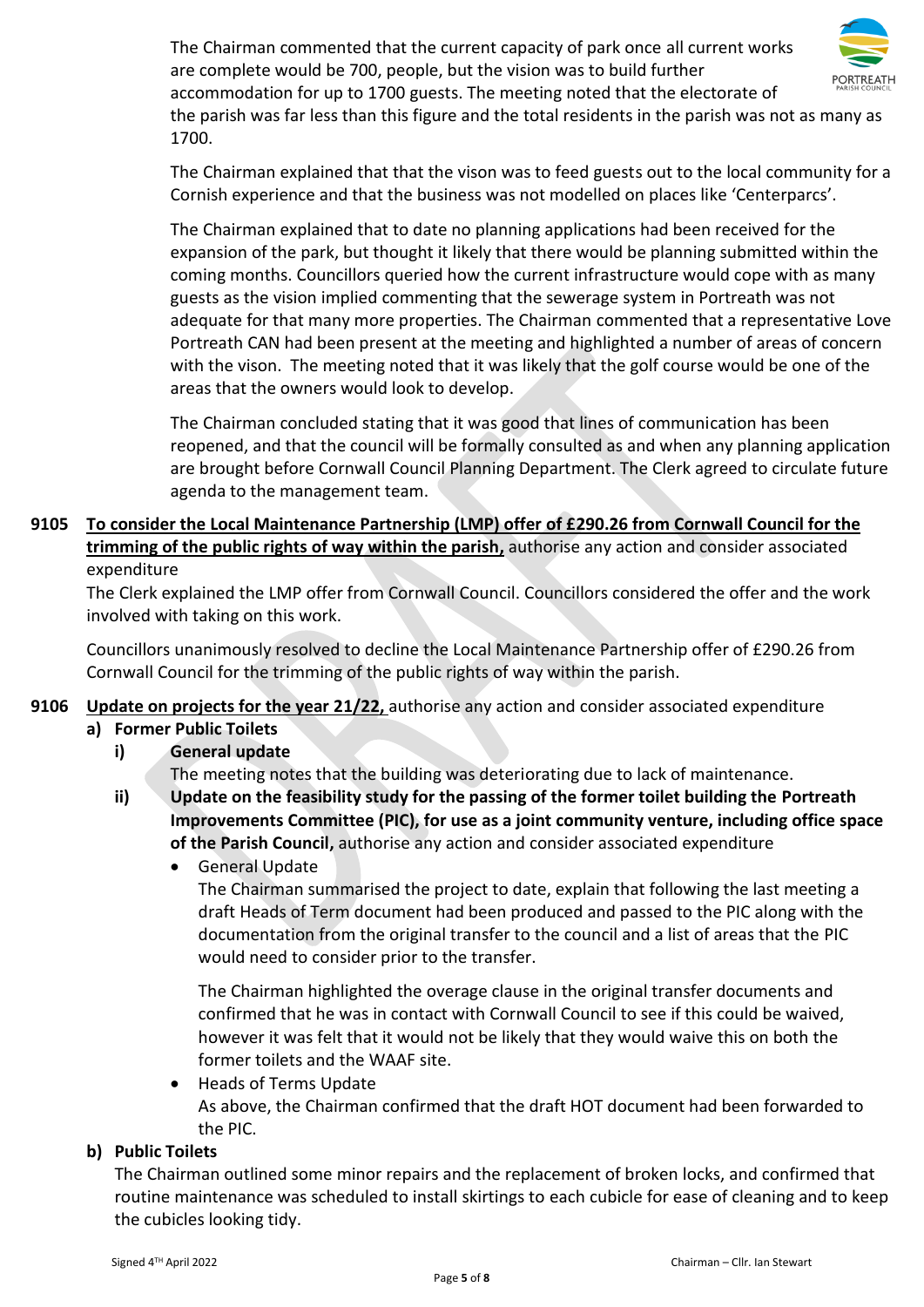## **c) Neighbourhood Development Plan (NDP)**

The Chairman confirmed that the plan following the examination was now with Cornwall Council who were actioning some minor changes as recommended by the examiner and that the likely date for referendum was May/June 2022.



### **d) Signage**

The Chairman confirmed that the excavation licence had been forwarded to the contractor, and were awaiting its return before it can be submitted to Cornwall Council for approval, prior to arranging a date for the signs to be installed.

### **e) WAAF Site**

**i) General update** 

None

- **ii) Update on the proposals for the future of the WAAF Site,** authorise any action and consider associated expenditure
	- **General Update**  The Chairman summarised the project to date outlining the two options investigated to date.
	- **Options for moving the affordable Housing project Forward** 
		- ❖ *Self-manage an Affordable housing development – Cllr. Kessell* Cllr. Kessell was not present at the meeting to give an update on the option to self-fund and manage an affordable housing development at the WAAF site. It was noted that no information had been circulated on the option to self-fund or manage such project prior to the meeting.
		- ❖ *Cornwall Council – to manage an affordable housing*  The Chairman explained that although Cornwall Council were keen to be involved with the project their building partners had recently gone into liquidation and therefore, they would not be able to deliver such a project at this time.
		- ❖ Offer of purchase of the land from Classic Builders in conjunction with Coastline housing

The Chairman reminded the meeting of the presentation given by Ms Hayman and Mr Hewitt-Boorman and invited Ms Hayman to address the meeting.

Ms Hayman outlined the proposal for a 100% affordable housing development for those with a Section 106 local connection to the parish on this rural exception site. Ms Hayman highlighted the relationship with Coastline Housing and the developers Classic Builders.

Ms Hayman indicated that at this stage it was likely there would be a 70/30 mix of rental and affordable homes to purchase. Ms Hayman commented that the accommodation for sale would be through the agent Help to Buy Southwest and agreed to send details of how to register with the agent to the Clerk. Ms Hayman outlined how ownership affordable properties works.

Councillors asked if key workers could be included within the S106 agreement, Mas Hayman commented that guidance on this would need to be sought from Cornwall Council on this matter.

Mr Hewitt-Boorman confirmed the offer of Classic builder to cover all of the councils' legal fees for the transfer.

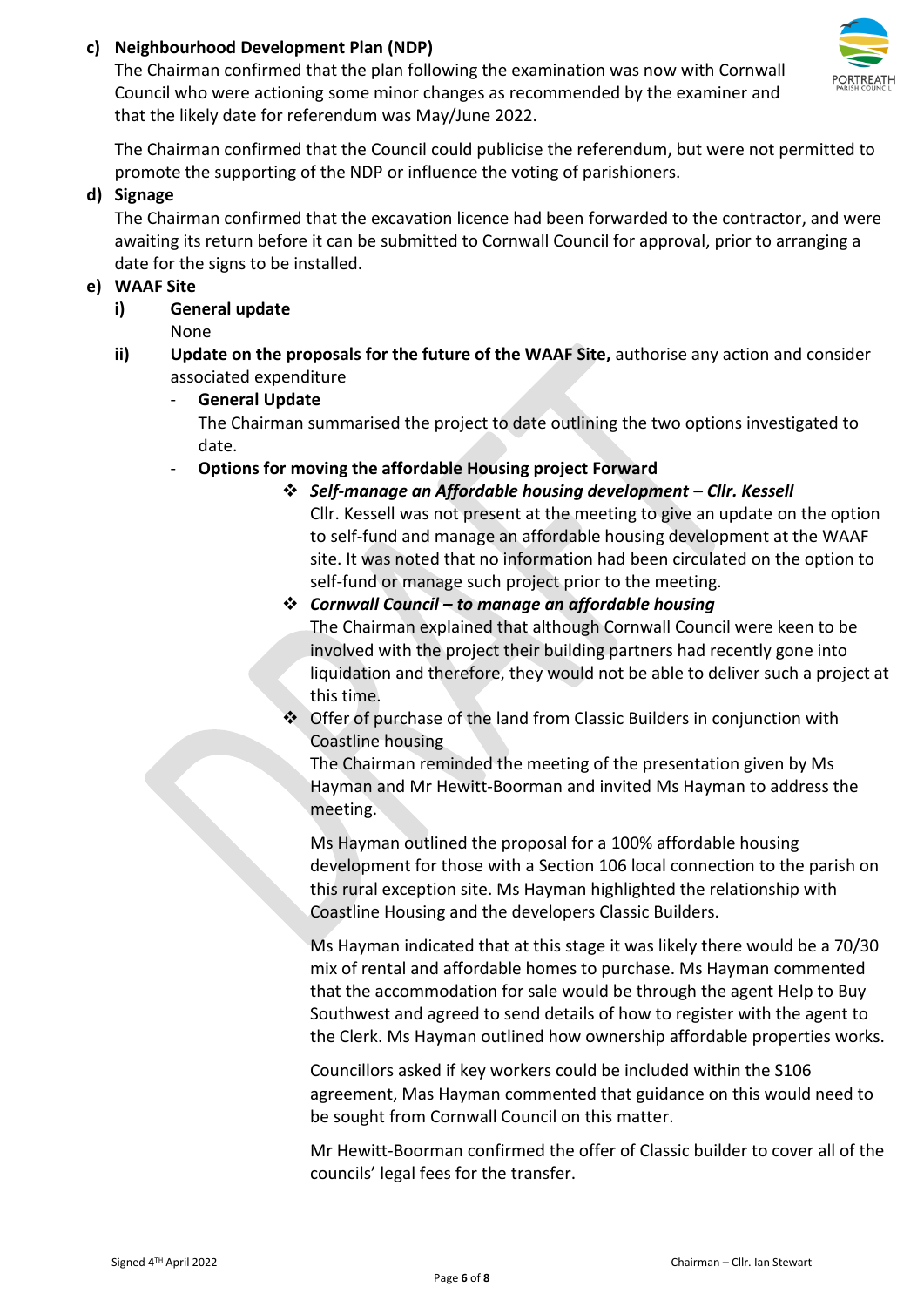**iii) To resolve under the 1960 Public Bodies (Admission to Meetings) Act to exclude the press and public due to the confidential nature of the business to be discussed**



The meeting unanimously **RESOLVED** under the 1960 Public Bodies (Admission to Meetings) Act to exclude the press and public due to the confidential nature of the business to be discussed

# **iv) To consider the costs involved with the project and**

- *Appoint solicitors to act on the council's behalf* 

Following discussion, The Chairman proposed that Portreath Parish Council appoints Coodes solicitors to act on their behalf for the transfer of the former WAAF for the purpose of an affordable housing development. This was seconded by Cllr. Goodwin, put to the meeting and carried unanimously.

- *Appoint a land valuation agent* Following discussion Cllr. Hitchen proposed that Portreath Parish Council appoints Lodge and Thomas make a valuation of the land known as the Former WAAF Site. This was seconded by Cllr. Goodwin, put to the meeting and carried.
- **iii) To resolve to move back to open session and invite the public to re-join to the meeting**  The meeting unanimously **RESOLVED** to move back to open session and invite the public to rejoin to the meeting
- **iv) To consider the options for moving forward with the project and chose an option from those discussed under item 10, e, ii) on the agenda,** authorise any action and consider associated expenditure

Following discussion for the three options Cllr. Hitchen proposed that the Portreath Parish Council appoints Coastline Housing and Classic builders to deliver an affordable housing development for people with a local connection to the Parish of Portreath on the Former WAAF site. This was seconded by The Chairman, put to the meeting and carried. Cllr. Symonds abstained from the vote stating that following the work Cllr. Kessell had put into the project he would have likes the opportunity to hear his proposal prior to making the decision.

**9107 To receive various items of correspondence,** authorise any action and consider associated expenditure **a) Correspondence circulated by email**

## - **Support for Ukraine**

The Council unanimously **RESOLVED** to make the following statement of Support for the Ukraine:

*Portreath Parish Council condemn the multiple attacks and violations of the territorial integrity and sovereignty of Ukraine. We express our full support and solidarity to the Ukrainian people. We will not accept that our European values and integrity be attacked by the Russian Federation. We are firmly opposed to the dismemberment of a free and democratic state in Europe.*

*The escalation of violence, repeated bombings and attacks on Ukrainian cities and territories are a serious threat to the preservation of peace and democracy across Europe. We call on the Federation of Russia to cease its attack, to leave the national territory of Ukraine, to respect all international treaties and fundamental principles of international law and to recognise the full sovereignty of Ukraine over all its territories, including Donbas and Crimea.*

## **b) General correspondence**

- Correspondence received on behalf of Mr M. Hitchen, North Coast Holiday Village The Council discussed at length the correspondence received and concurred that there was no action required to follow up.
- **c) Correspondence received since the preparation of this agenda**

None